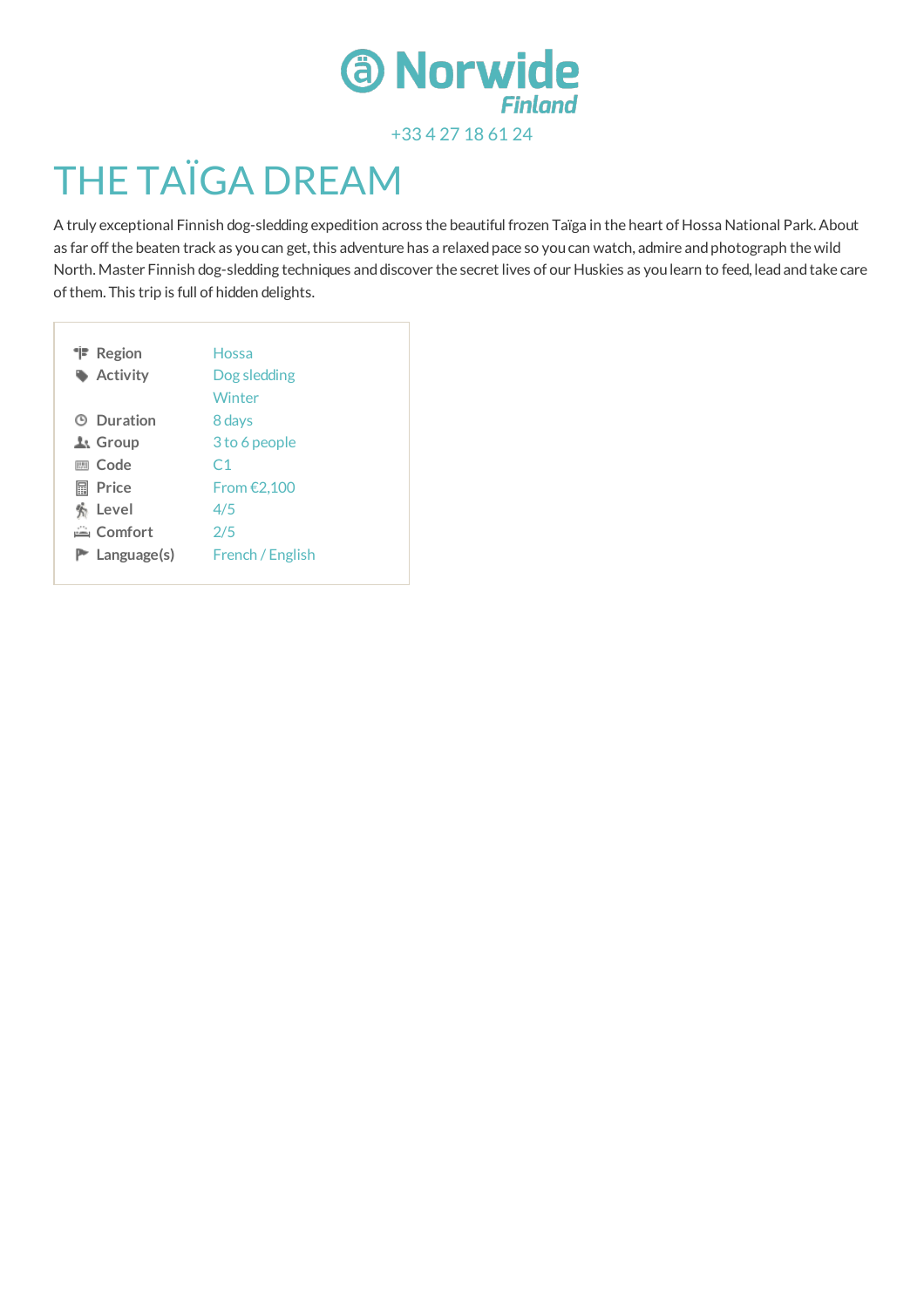#### ITINERARY

#### Day 1 **Welcome to Finland**



Arrival at Kuusamo airport andcoach transfer to Hossa village locatedat the entrance to Hossa National Park (about 1 hours drive) - we will escort youto your accommodation where youcan enjoy dinner together.

*Accommodation: Cottage or lodge*

#### Day 2 **Dog-sledding Introduction**



*Activities:Dog-sledding (around 15 miles/ 25km) Accommodation: Cottage or lodge*

#### Today we will learn Finnish dog-sledding techniques andpractice our skills. In the morning we will meet the dogs, each sledis leadby a team of 4 to 5 dogs (2 to 3 dogs for children) We will start out on frozen lakes and before we know it we will be exploring the forest with ease, enjoying this magical method of transport.

#### Day 3 **Dogsledding Safari**



The adventure begins - the start of our expedition! We head south, our dogs running through the taiga, flying through the stunning scenery, crossing frozen lakes, swamps andforests.We will journey along the Russian border to our first camp, a wooden trappers cabin where we will prepare andenjoy a meal together over the fire and relax as the wood stove crackles, the camp settles and our dogs finally doze off...

*Activities: 4 to 5 hours of dog-sledding Accommodation: log cabin*

Day 4 **Dogsledding Safari**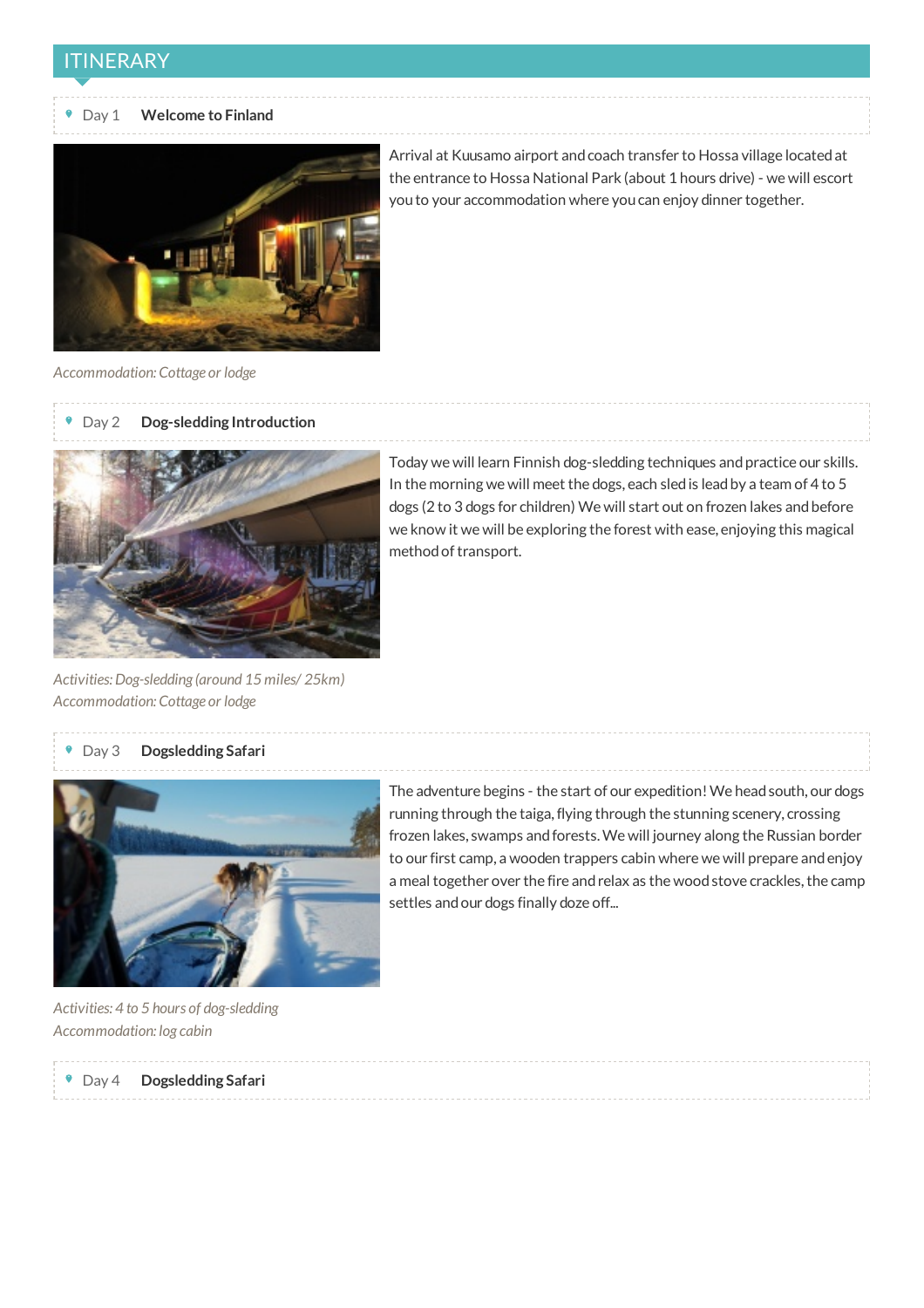

Today we head Northwards away from our Russian friends. We will pass through various reserves where migratory birds flock during the summer months.We will return to Hossa National Park andits network offrozen lakes to our cabin where we will once again spend the night by the fire sharing tales of our adventures.

*Accommodation: log cabin*

#### Day 5 **Dogsledding Safari**



Today our dogs continue deep into the National Park away from civilization. It is truly beautiful dog-sledding through the park as the sun lights up the snowy spruces aroundus. Tonight we can enjoy contrasts between the warmth of a traditional Finnish wood-fired sauna and the freshness of frozen lake water.

*Accommodation: log cabin*

#### Day 6 **Dogsledding Safari**



*Accommodation: Trapper cabin*

#### Day 7 **Dogsledding Safari**



For the fifth and final day of our expedition, we will travel the long diagonal of the National Park and rediscover all of Hossas magical landscapes. Lakes, snow-covered hills, swamps and of course the frozen forest. After all that time spent at their side, today we take the opportunity to spend some special moments with our faithful companions. For dinner tonight we can enjoy a traditional Lappish meal: Käristus, or reindeer stew with cranberries.

*Accommodation: Cottage or hotel*

Northwards! Our journey today begins through thick forests where we can spot traces of the animals who sleep in this dense wooded refuge. We will explore the famous canyon lake, Julma Ölkky. This remote area, surrounded by cliffs, is simply beautiful andhere we will experience, without a doubt, one of the most magical moments of this canine adventure...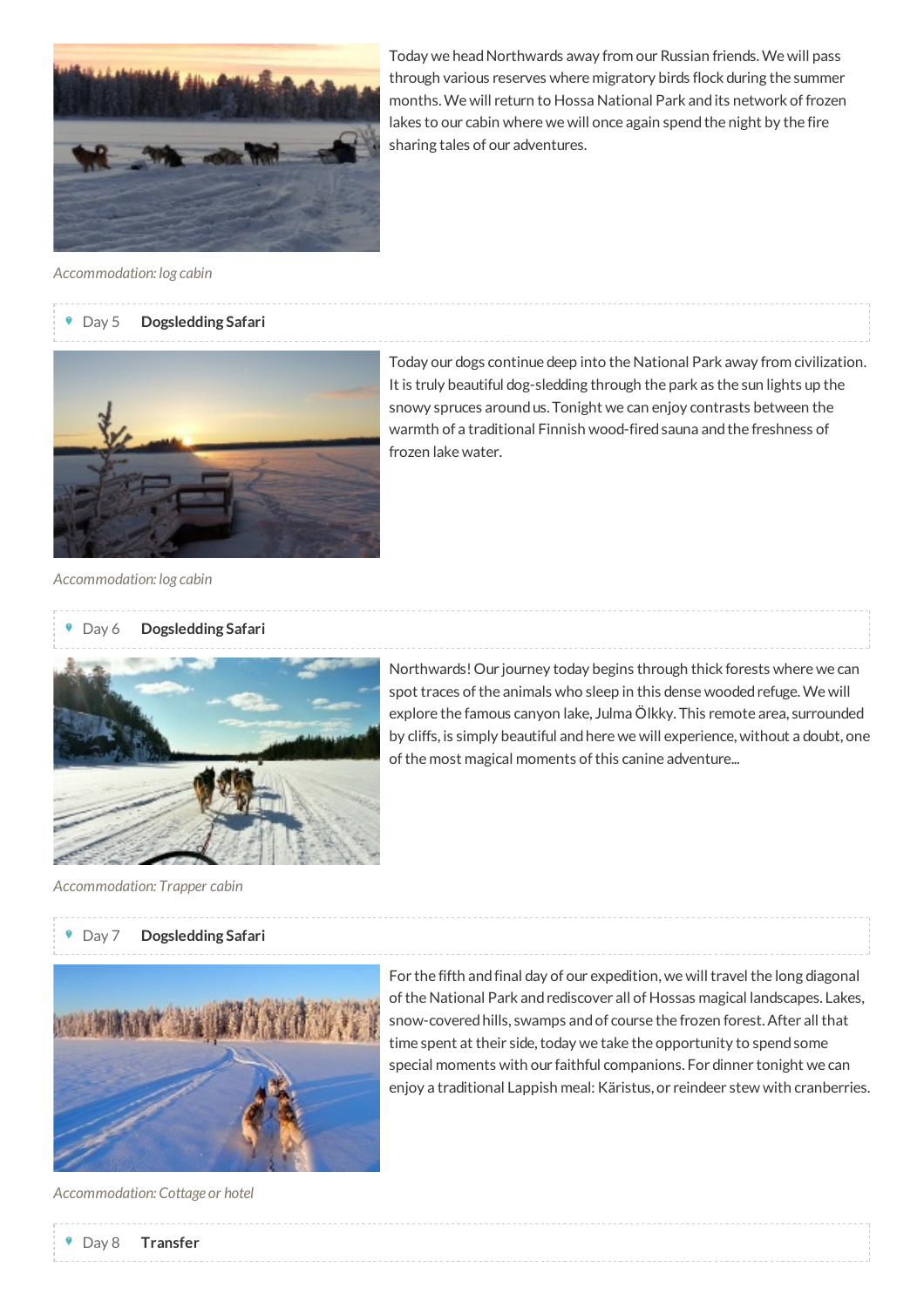

Please note that this itinerary, including walking distances and times, is indicative. Our guides aim to provide the adventure that is best suited to the weather, your interests and the demands of the group. Please be aware that in order to achieve this, changes to the programme may be made.

# *Other trips you may like*



Finnish [Dogsledding](http://norwide.com/en/trip/9/finnish-dogsledding-adventure) Adventure: An unforgettable 8 day dogsledding andwinter multiactivity adventure in the heart of Hossa National Park. Stay in traditional huts andshelters during 3 unforgettable dog-sledding andsnowshoeing safaris - a truly enchanting programme...

dog-seldding downhill in Ilulissat, Greenland

The Ultimate Greenlandic Winter Trip: The Greenlandic winter adventure of a lifetime. Live like local fishermen, learn traditional trapper skills and dog-

sledding techniques. Discover the joyous freedom which accompanies this back to basics lifestyle andexperience wilderness immersion in an environment like no other...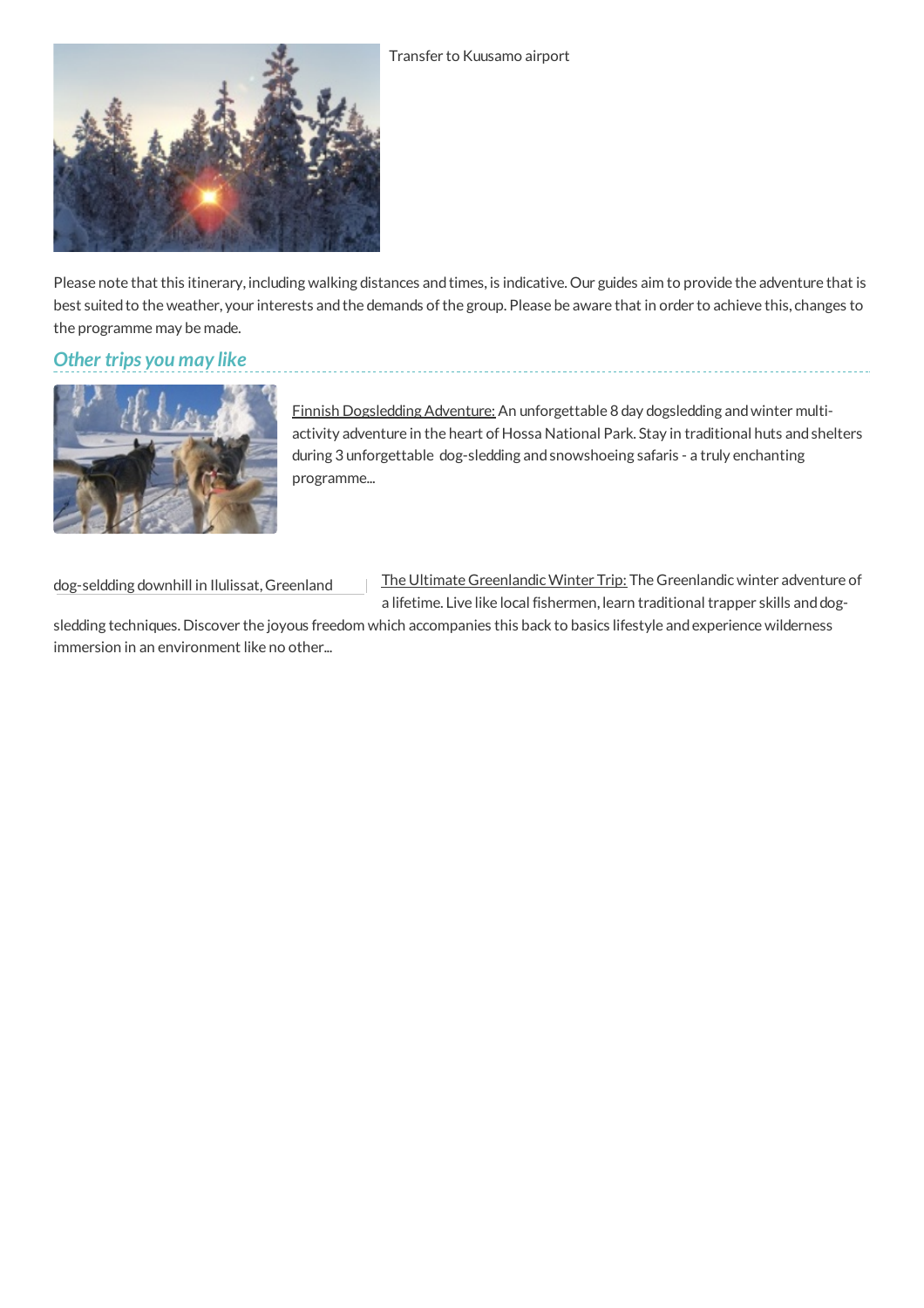# DATES & PRICES

# *Departuresfor French-speaking groups:*

| From       | To         | Price per person | Guaranteed | Booking |
|------------|------------|------------------|------------|---------|
| 02/01/2023 | 09/01/2023 | €2,090           | <b>No</b>  |         |
| 08/01/2023 | 15/01/2023 | €2,190           | <b>No</b>  |         |
| 15/01/2023 | 22/01/2023 | €2,190           | <b>No</b>  |         |
| 22/01/2023 | 29/01/2023 | €2,190           | <b>No</b>  |         |
| 29/01/2023 | 05/02/2023 | €2,250           | <b>No</b>  |         |
| 05/02/2023 | 12/02/2023 | €2,440           | <b>No</b>  |         |
| 12/02/2023 | 19/02/2023 | €2,440           | <b>No</b>  |         |
| 19/02/2023 | 26/02/2023 | €2,440           | <b>No</b>  |         |
| 26/02/2023 | 05/03/2023 | €2,440           | <b>No</b>  |         |
| 05/03/2023 | 12/03/2023 | €2,250           | <b>No</b>  |         |
| 12/03/2023 | 19/03/2023 | €2,250           | <b>No</b>  |         |
| 19/03/2023 | 26/03/2023 | €2,250           | <b>No</b>  |         |
| 26/03/2023 | 02/04/2023 | €2,190           | <b>No</b>  |         |

# *International departures:*

| From       | To         | Price per person | Guaranteed | Booking |
|------------|------------|------------------|------------|---------|
| 02/01/2023 | 09/01/2023 | €2,090           | <b>No</b>  |         |
| 08/01/2023 | 15/01/2023 | €2,190           | <b>No</b>  |         |
| 15/01/2023 | 22/01/2023 | €2,190           | <b>No</b>  |         |
| 22/01/2023 | 29/01/2023 | €2,190           | <b>No</b>  |         |
| 29/01/2023 | 05/02/2023 | €2,250           | <b>No</b>  |         |
| 05/02/2023 | 12/02/2023 | €2,440           | <b>No</b>  |         |
| 12/02/2023 | 19/02/2023 | €2,440           | <b>No</b>  |         |
| 19/02/2023 | 26/02/2023 | €2,440           | <b>No</b>  |         |
| 26/02/2023 | 05/03/2023 | €2,440           | <b>No</b>  |         |
| 05/03/2023 | 12/03/2023 | €2,250           | <b>No</b>  |         |
| 12/03/2023 | 19/03/2023 | €2,250           | <b>No</b>  |         |
| 19/03/2023 | 26/03/2023 | €2,250           | <b>No</b>  |         |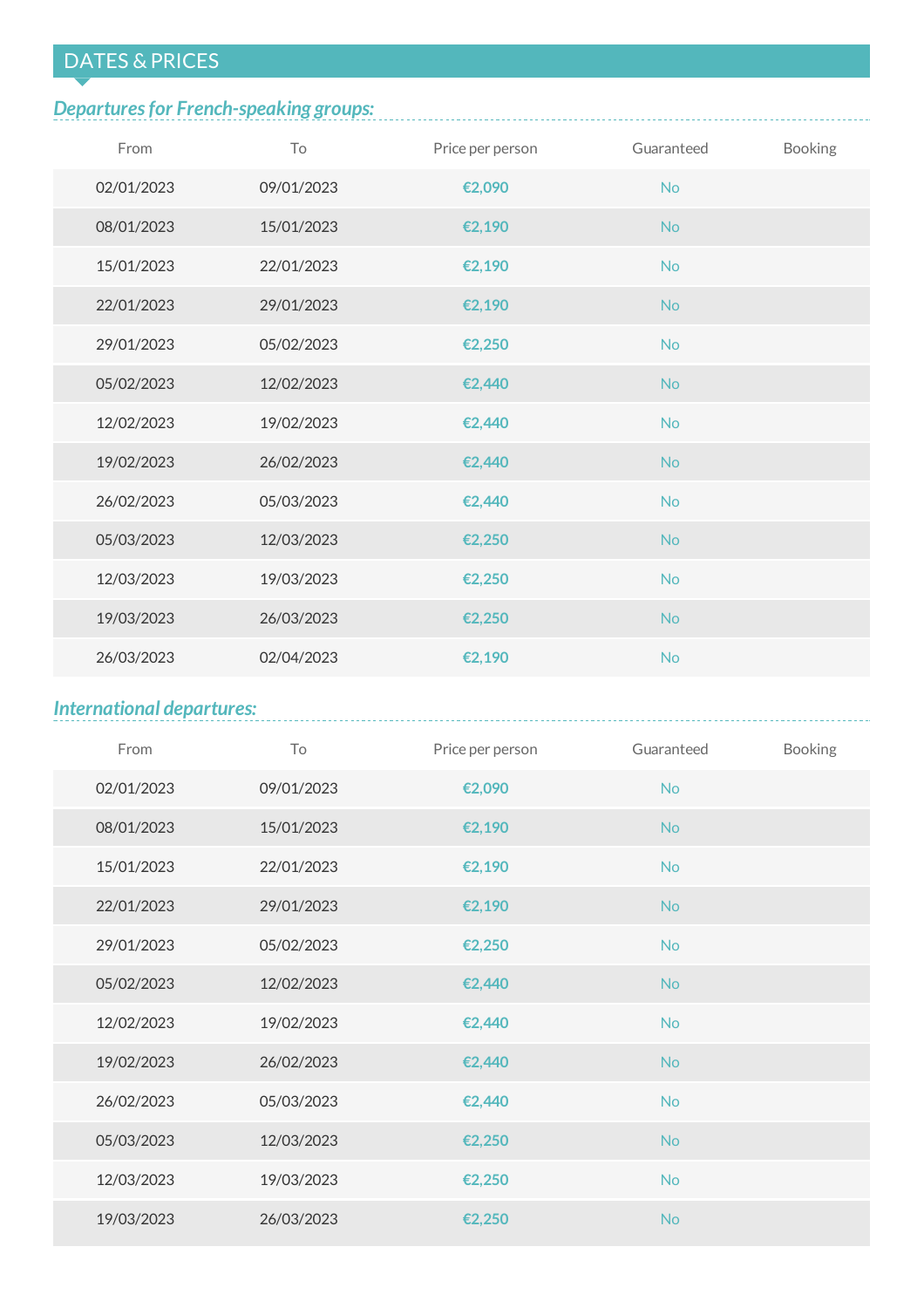| From       |            | Price per person | Guaranteed     | <b>Booking</b> |
|------------|------------|------------------|----------------|----------------|
| 26/03/2023 | 02/04/2023 | €2.190           | N <sub>O</sub> |                |

#### **Trip code: C1**

#### *Included*

- Airport transfers to/from Kuusamo airport
- 3 nights in cottage/lodge/hotel accommodation
- 4 nights in trapper hut/log cabin accommodation
- Full board from day 1 dinner to breakfast day 8
- Luggage transport
- Activities supervisedby professional guides
- All technical equipment needed including cold weather clothing (see 'practical info' / 'equipment' for details)

## *Notincluded*

• Flights

#### *AdditionalOptions*

Please let us know if you would like to reserve any of the following optional activities/supplements:

Single room at the hotel: €190 pp.

## *Notes*

#### *Comfort: 2/5Basic*

We love our back to basics no frills accommodation options which enable us to get close to nature. Examples of 2/5 comfort accommodation include mountain huts and refuges with shared kitchen and bathroom facilities. This trip includes 3 nights in more luxurious lodge, cottage or hotel accommodation.

#### *Level: 4/5Demanding*

You should be in very good physical shape and prepared for adventure; a positive attitude and love of the outdoors is essential. Please note that our difficulty ratings may vary depending on the weather and snow conditions.

Minimum age: 14

## *International flights*

Flights are not included but this trip includes airport transfers to/from Kuusamo airport - please [contact](http://norwide.com/en/contact) us if you require transfers to/from somewhere different.

#### *Insurance*

Not [included](http://norwide.com/en/insurance)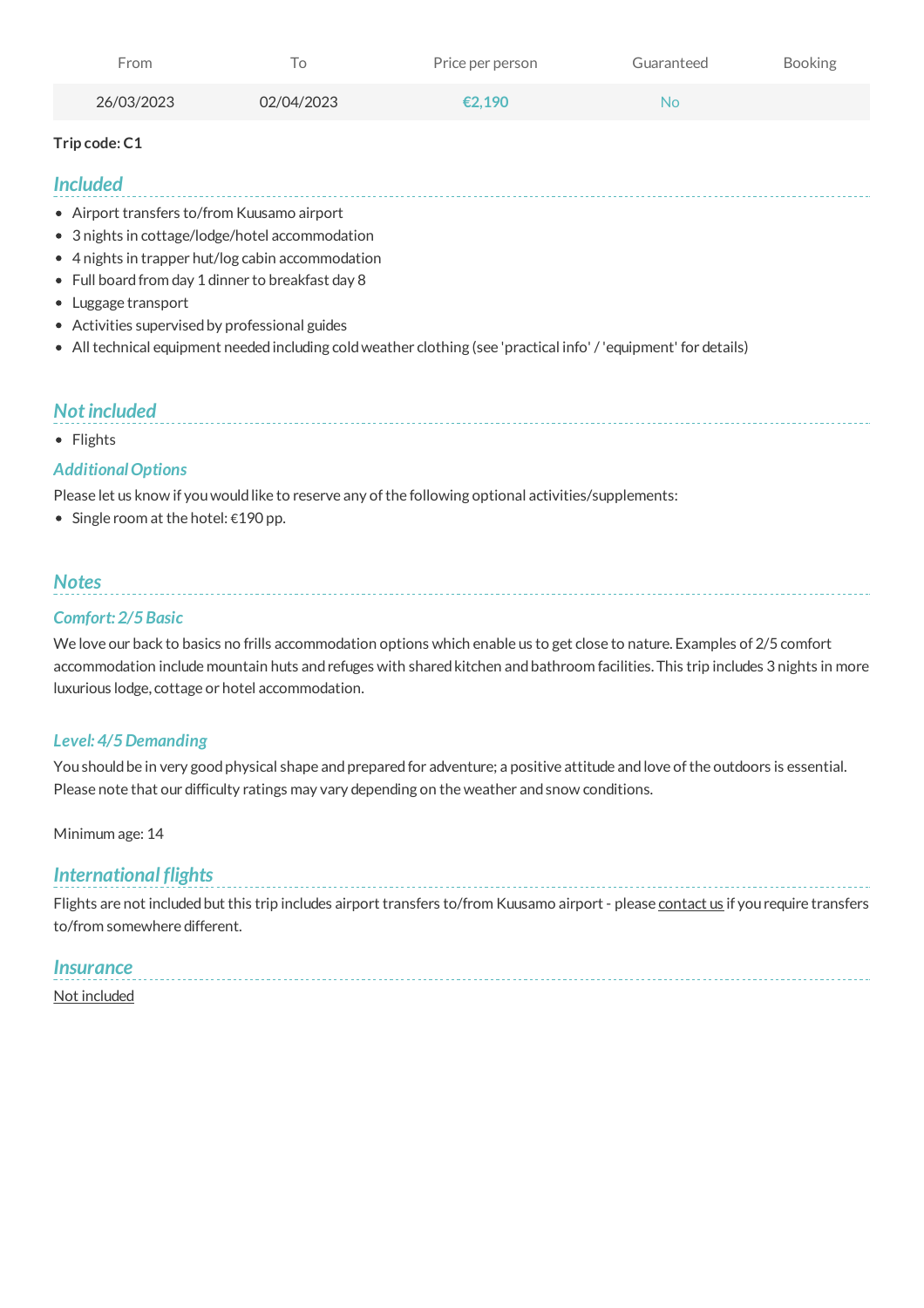# PRACTICAL INFO

#### *Staff*

Youwill be welcomedat the airport by a representative from our friendly team andaccompaniedfor the duration of your holiday. Armed with an abundance of experience and a wealth of knowledge our professional Finland team know the country inside out. All activities are lead by our qualified guides who are English speaking outdoor practitioners with a passion for everything Finnish. It is possible that your group could be international, therefore several languages might be spoken by your guide.

#### *Food*

This trip includes full boardfrom dinner on day 1 to breakfast on day 8. Youwill have the chance to try some traditional Finnish meals like smokedfish, salmon soup, reindeer stew andtraditional cakes - please be aware that fresh fruit andvegetables are rare in our isolatednorthern location.

- At the hotel/cottages/lodges: Generous buffet style breakfasts and dinners are served with hot drinks and lots of options
- Lunches: Picnic lunches are provided on our activity days including hot food cooked on wood fires
- $\bullet$  In the trappers huts & log cabins: We like when the whole group work as a team to cook a traditional style dinner with their guide during our nights in the cabins - it creates a pleasant atmosphere as we reflect on the days adventures together.

Please let us know about any dietary requirements when youbook the trip andwe will work with youto cater for your needs.

## *Accommodation*

Our basecamp is locatedin the heart of Hossa National Park, more than 60 miles (+100kms) away from a village or shop - no mass tourism hubs or Santa Claus Village here with us! There are 23 inhabitants in and around Hossa, most of them are reindeer farmers and yes, there are more bears here than people! We live here peacefully and we work closely with authorities to protect andpreserve this stunning National Park. During your stay, youwill not have many opportunities to meet local people since there are very few ofthem but you may cross paths with ice fishers or Nordic skiers andvisit local reindeer farms.

This trip includes 3 nights in our cottage and 4 nights in trappers huts/cabin accommodation. Bed linens, sleeping bags and towels are provided by Norwide. During your safari in the Taiga, it will be ask of you to clean your cottage as your luggages **will be stored in a special cabin.**

TheClassicCottage has a living room/kitchen area with twin or bunk beds plus a private bathroom andsauna

**Trapper huts & log cabins:** We love our back to basics no frills accommodation options which enable us to get close to nature these traditional log cabins are just like mountain refuges, they are all equipped sometimes even with Finnish saunas and they are full of charm! They normally have a single dormitory for 4 to 6 people with one main living room. Generally there is no running water or electricity; dry toilets are found outside. Wood-stove heating warms the cabins quickly and efficiently even when it is coldoutside.

## *Budget & exchange*

The currency in Finland is the euro. Please budget for the following:

- Personal expenses and drinks
- Any additional activities/supplements
- Deposit for equipment provided: €50 for the boots, €50 euros for the overall & €50 euros for the sleeping bag

## *Supplied equipment*

We will provide youwith the following equipment for the duration of your trip:

- Warm snow boots (Sorel). Please let us know if your shoe size is under 34 or above 50,thank you.
- Bedding linen for hotel/cottage accommodation andwarm sleeping bags for the trappers huts/log cabins
- A warm jacket for the cold
- A warm protective oversuit
- Waterproof over mittens
- A balaclava
- A durable waterproof bag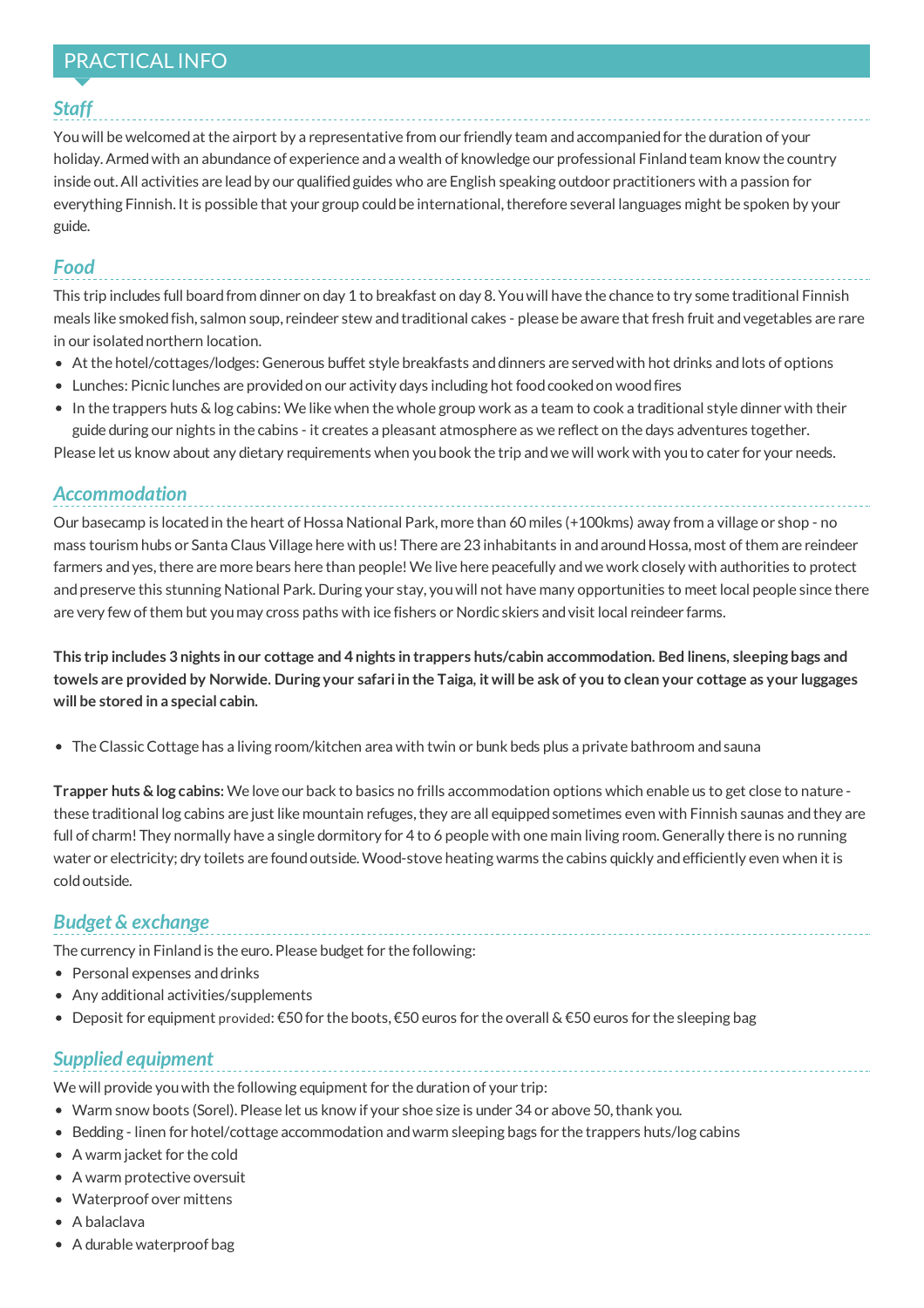Please be aware that upon booking you may be askedyour size, height andweight in order to reserve the appropriate equipment in advance.

# *Vital equipment*

You must bring with you:

- A sleeping bag liner
- Sunglasses (minimum UV 400)
- A ski mask
- Any personal medication
- Goodthermals top & long johns
- Sun-cream (not water based)
- A head torch and spare batteries
- A thermos flask
- Driver's license for snowmobile
- Credit card for equipment deposit

## *Material*

We prefer that youdo not wear any cotton clothing, including underwear, when participating in activities.When cotton gets wet from water or sweat it ceases to insulate and it does not dry fast. The best materials for outdoor activities are fast drying materials like polyester or materials which are warm when wet like wool. The most powerful materials against the wind and rain are 'breathable' materials like Gore-Tex or Nikwax.

#### *Our advice for keeping warm*

Winter in Finlandcan be very cold, please think carefully about what clothes youbring, although we will provide warm outer layers, the layers you wear next to your skin make the biggest difference. We recommend:

- No cotton
- Bring dry spares of everything, including underwear and gloves
- Wear multiple layers including:
	- 1. A warm breathable base layer
	- 2. A second thermal layer
	- 3. Windandwaterproof protective out layer (we provide a quality jacket andover trousers for activities)

## *Helpful equipment*

We recommend packing:

- Warm (wool) socks
- A warm wind and waterproof jacket
- Suitable warm trousers windproof ski style, soft shell or fleece linedmountaineering trousers are ideal
- Warm jumper(s) and jacket(s)
- Warm baselayer thermals very important!(Thin technical fibers as Carline or Polartec are extremely efficient)
- Gloves multiple pairs for under andover
- A warm hat
- Appropriate neck wear like a warm buff
- Swim suit (sauna)
- Travel towel (sauna)
- Shoes for wearing in the evenings in your various accommodation options

You may also consider packing:

- Wetwipes
- Blister plasters
- A camera (andsuitable protective case)
- Plastic bags for wet/dirty clothing

## *Luggage*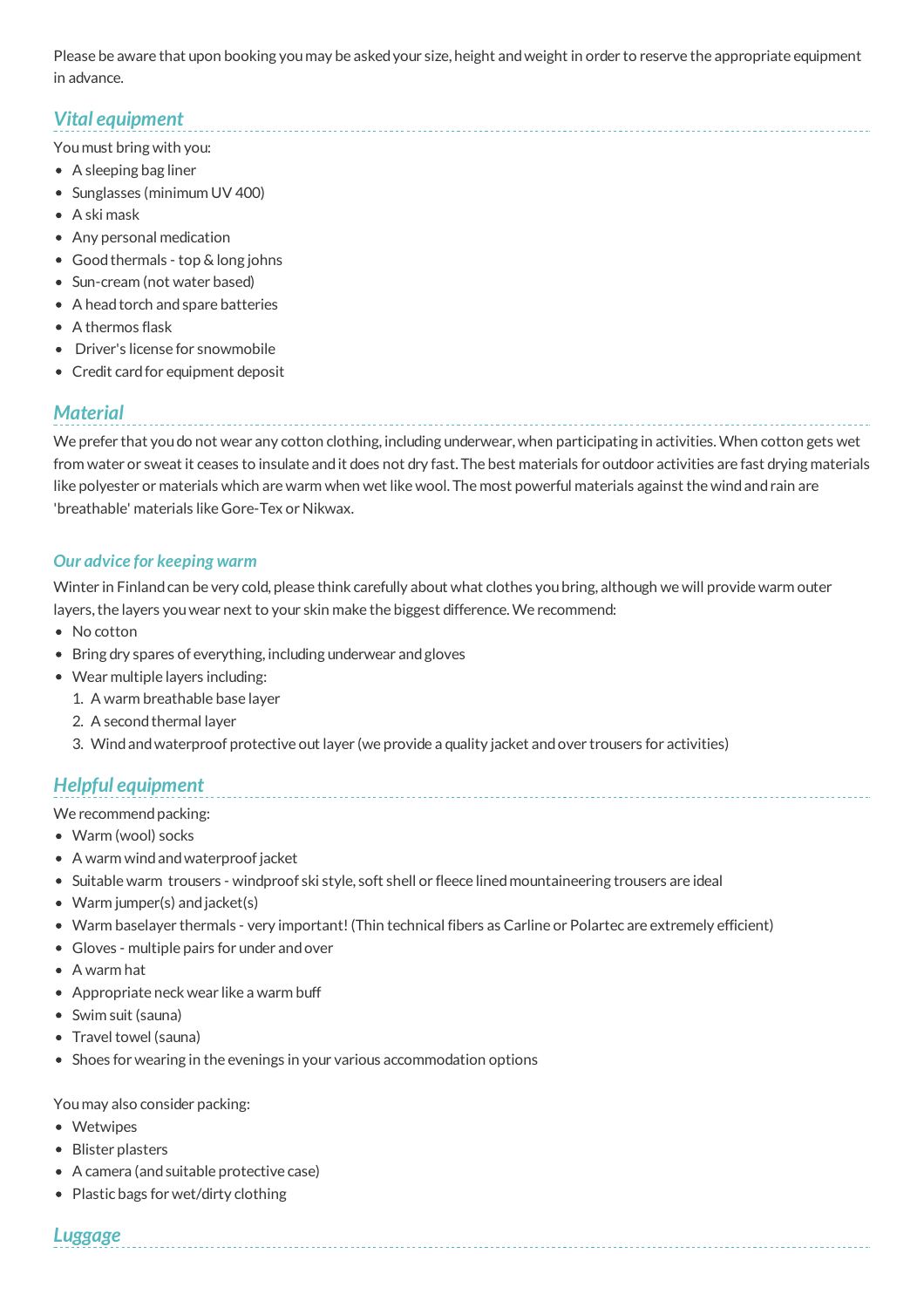You may bring a holdbag (up to 20kg) as well as a cabin bag.

For youholdluggage please bring a soft bag like a ruckack rather than a hardcasedsuitcase because it is more practical.We also recommendthat youpack your clothes in plastic bags inside your rucksack so that they stay dry in the event of badweather.

Do not forget to bring a small rucksack to use as a day bag (25/30L). Youcan bring this as handluggage on the plane. Youwill carry your lunch, water, spare layers andany personal medication with youeach day in this bag.

#### *Medicine*

Your guide is trained first aider and will carry a full appropriate first aid kit. We recommend that you bring with you a small first aid kit as well as any medication you may needwith yousuch as inhalers, plasters andpainkillers.

A vaild European Health Insurance Card (EHIC) will insure that you can access state-provided healthcare for free or at a reduced cost.

## *Passport*

You will need a passport that is valid for at least three months after your return date.

#### *Visa*

UK passport holders do not require a VISA to visit Finland which part of the Schengen cooperation.

The [Ministry](http://formin.finland.fi/public/default.aspx?nodeid=15720&contentlan=2) for Foreign Affairs of Finland lists the accepted travel documents and visa requirements for every country.

## *Mandatory vaccines*

There are no specific health risks

#### *Weather*

Winter in Finlandis coldanddry,**temperatures** in Hossa can drop as low as -25°C (-13°F) but warm clothing, goodfoodandan active lifestyle will keep youwarm.

A thick layer of snow covers Finland from December, when it settles, to the end of April, when it melts. The dry cold preserves the snow andmakes temperatures feel warmer than you might imagine.

During the winter months daytime is relatively short in Finland but thanks to the snow and the occassional displays of the dancing Northern Lights it is never completely black even in the regions where the sun does not rise at all - winter brings a beautiful blue **light** with a feeling of permanent dusk. In mid-April, the sun stays above the horizon for 14-16 hours so during March andApril youcan enjoy long glorious days of winter sports under a bright sun. Other winter days include 4 to 5 hours of a light calledgray light, usually 10am to 2pm, with local variations.

#### *The Northern Lights*

The beautiful dancing lights are most likely to appear on black nights in February-March and September-October in the North of Finland. Statistics show that most are observed in Lapland, in the region of Kilpisjärvi. When the night skies are clear, the Northern Lights can be observed three nights out of four in Kilpisjärvi, every other night in the Sodankylä region and one out of four nights near Oulu-Kuusamo.

## *Electricity*

Finlanduses the standard Europlug socket with two round prongs (50Hz/230 volts)

## *Local time*

Finlanduses Greenwich Mean Time (GMT)+2 andobserves Daylight Saving Time making it GMT+3 during the summer months

## *Topography*

Area:+130502 square miles (+338,000 km2) which consists of around 10% water, 69% forest and only 8% cultivated land Size: It is the seventh largest country in Europe,+720 miles (1160km) North to South and+335 miles (540km) East to West